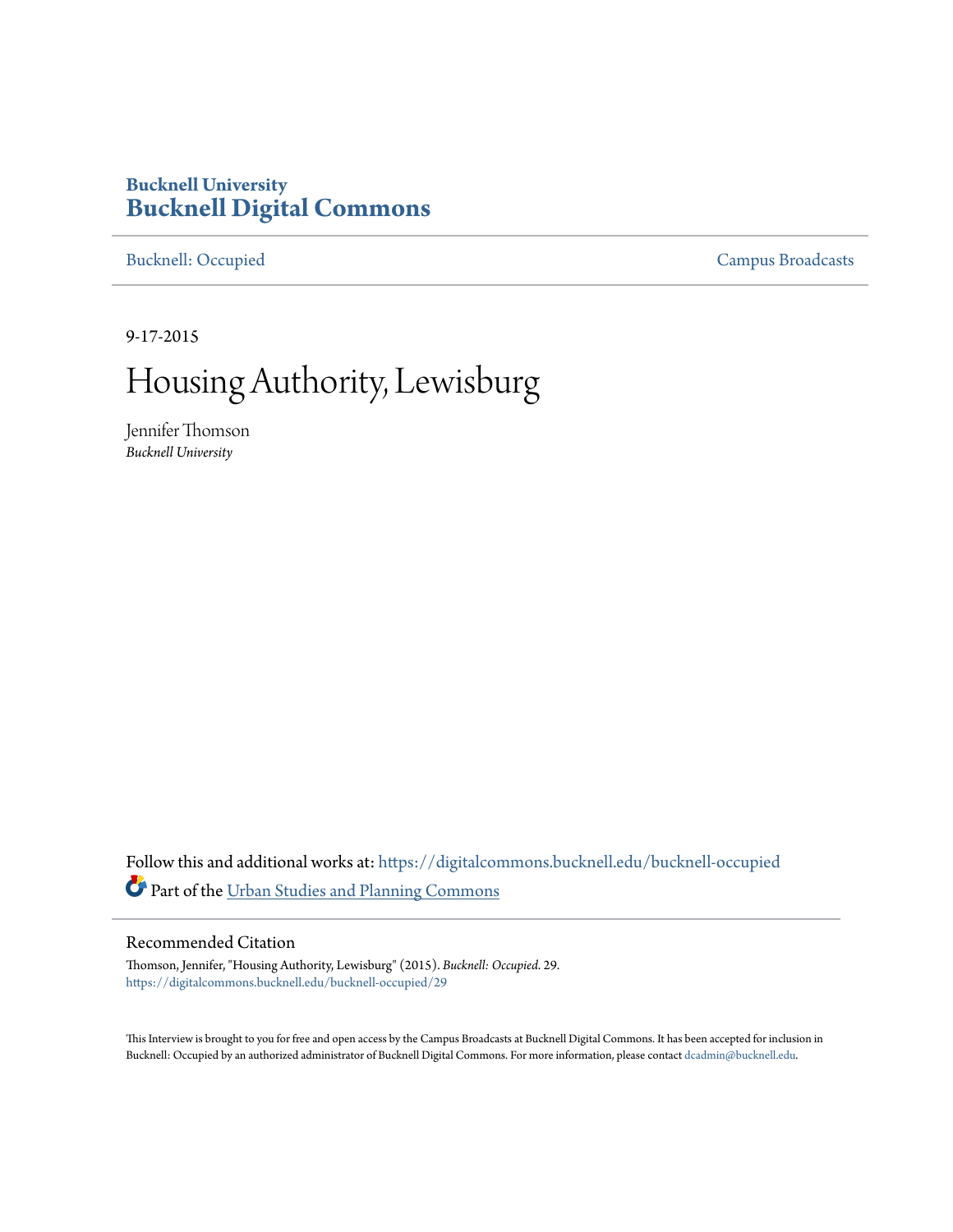Good evening and welcome to Bucknell occupied here on WV BU 90.5 Lewisburg Tonight Show is all about changes in housing in Lewisburg. In particular, the construction of affordable housing over in the pens comments development, as well as changes in the downtown area and to talk about these issues tonight. I have two guests in the studio with me. I have Judith peeler, a 48 year resident of Lewisburg who usually answers the call when citizen input is requested by local governments, task forces, nonprofits and authorities out of a duty to democratic decision-making as well as Jim Buck of former East Buffalo Township supervisor and part-time faculty member at Bucknell, a welcome to the studio. Both of you Jennifer for your eyes so for any listeners out there who may be following this interview and want to call in the number here in the studio is 570-577-3489. So I'm wondering if if we can start off by just giving listeners brief overview of what the proposed housing plan is okay. The workforce housing, grant was received by the Housing Authority is a grant for tax credits and it was the competition for this was right there were 100 applications in Pennsylvania and only 40 were granted and always was granted. That is the union County because it has a combination of housing for low income workers adjacent to new opportunities adjacent to a school of nursing, adjacent to new market rate housing are people that would be more customers and so it would be of growth in jobs so that was the plan. The prototype house was built about five years ago. Experimenting with high energy efficient with Uriel's locally made materials out of recycling service, Eiffel, and that the house is a duplex was built on market Street, so that was a beginning that everybody saw this resulted to the public soft and was their reason is that at that point in time that union County. I began this project in and sought out the grant while the local Housing Authority and we should make clear that no call the union County Housing Authority does not receive any local tax dollars that all operates entirely with pass-through funds from the federal government passed through state and onto the Housing Authority here and and also the revenue it receives in rent from the tenants. It operates a number of other building operated a number of other complexes throughout the county, so they have hundred and 71 units in five different complexes around the county. Currently they but even with that, even with the section 8 program that they run. They have a waiting list of 200 and 300 people know and that's just for union County that waiting list that some of the people at Stewart 40. Those are people who have apply here some good live of that leave the conservative said 43% were from all of the county which means 57%, which is what Apple forever is for every of one of the proposed houses is very little chance somebody from far away together where they housing houses or something local or suit is the idea that maybe walk us through where this housing is going to be built. If there's one site or two sites. I think there's been a lot of conversation on the lemmings. Let me try and draw something of a word picture and also provide some historical context so that so entire area of the will recall the penthouse Commons development now was formally a furniture factory had been there for over 100 years from that closed in 2004 and it was purchased for managers attempted to purchase it but didn't succeed in that so all the jobs and manufacturing went overseas and the factory buildings were torn down, the new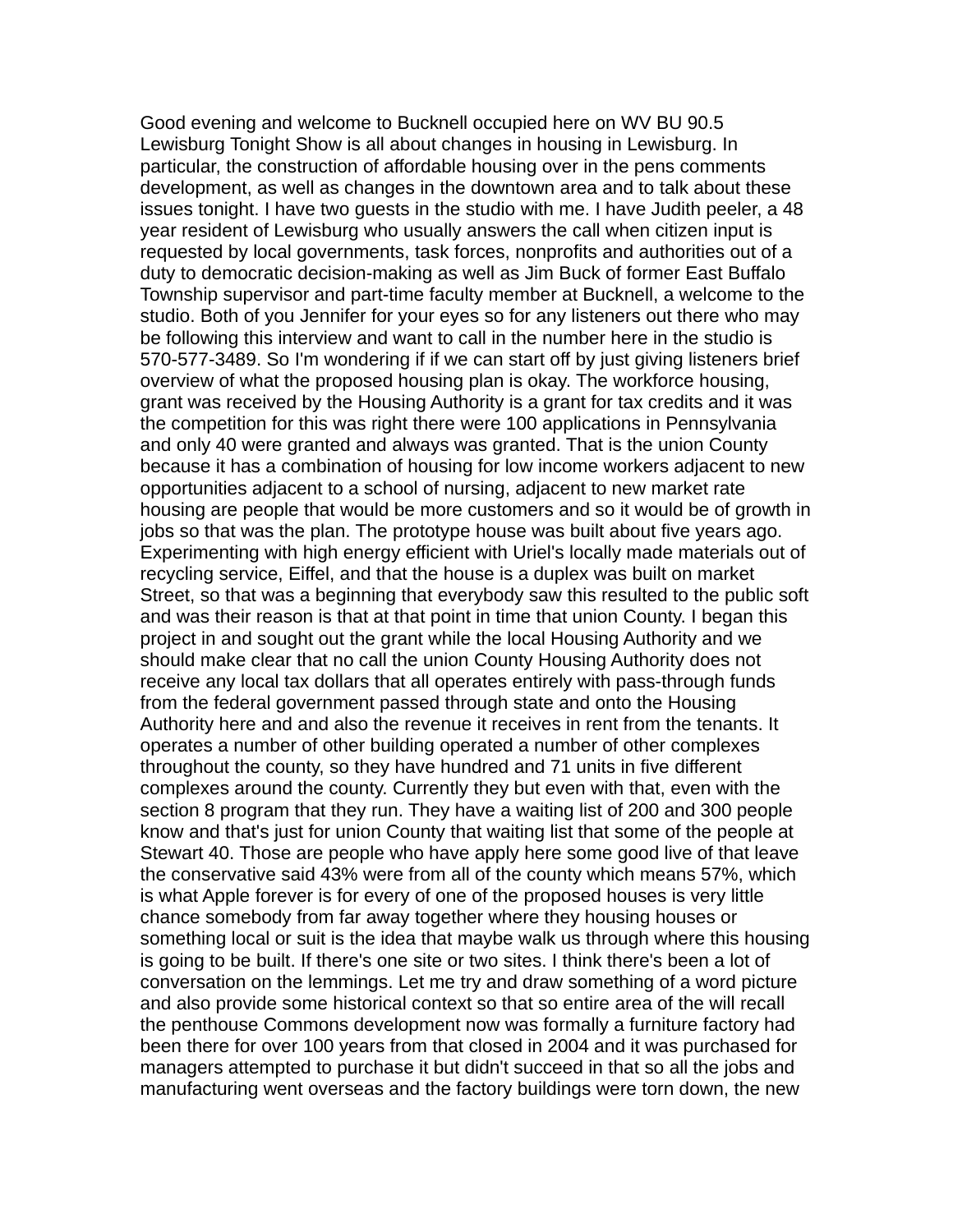owner proposed to build both retail and residential together and that site and so area specific area were talking about. I should mention to the Thea the furniture factory was served by a railroad just now the rail trail and some of the area that was formally drying kilns for the furniture factory is now CBS market and a Giant Food store. What used to be the parking lots. The employee parking lots. The wrong opposite side of the tracks from the factory to acres of parking lots, little more than 2 acres parking lot is the area that is proposed for the new, affordable housing, 31 units and it won't be like at the tower single block there actually planning for three duplexes three trip flexes and then a kind of a long row of townhouses is Robbie to three-story buildings, highly energy-efficient, very highly insulated with double glazed windows and all energy star rated appliances all offstreet parking playground and a community room as well and I know in the local debates around this there's there's been a lot of flexibility attached to the term public housing nine minutes of some people have lumped it in a category with section 8 housing. Some people if not limited in other kinds of imaginary categories. Can you talk specifically about what kind of public housing. This is who is qualified to apply to live there. If there's a limited number of section 8 vouchers given out in this county are far or after consent and under section 8. The recipient goes on the open market and finds an apartment to rent makes an agreement with the landlord the Housing Authority double check that for the code and that have done it would be possible. Now there's a great number people don't have them, as we just have her many sections 8. They are also glowing for people is possible for section 8 person would be selected for this is more likely because there are more than would be somebody who is earning if it one person in the family, not more than 12,000 year which, if you were working 40 hours a week you would be earning 577. In our if is more likely around here people are underemployed. If you work for 775 year and you will one person your family for one breadwinner you would could earn anything up to 1153 440 hour week and you would still be all this is way under the poverty level right we have 25% of the children this area are living below the poverty level. So from what you're suggesting there's there's many current residents of County who would be qualified to apply for one of these new residences we have about 600 substandard houses via the substandard house and be of limited income means you would qualify to be important because you have to have an income of all the that would could be other sources of income such as Social Security from Earth spoke about there being a waiting list already of about 240 people or families. Now with those people I met the top of the list automatically receive this new housing I is there has to be a match between your need and the possibility of this so that they'll be different sizes dwelling. The summer will have two-bedroom someone though. They've got to mix-and-match and if you have a logo. If you could get a local job then and cut your transportation expenses. Give the more likely to be there than if you were in the southern part of the county and head transportation my hand on to that there will be a screening process for all of the applicants so they will all undergo a criminal history check credit check confirmation of previous references from landlords previous landlords and basically might not mentioned this already, but general occupancy means that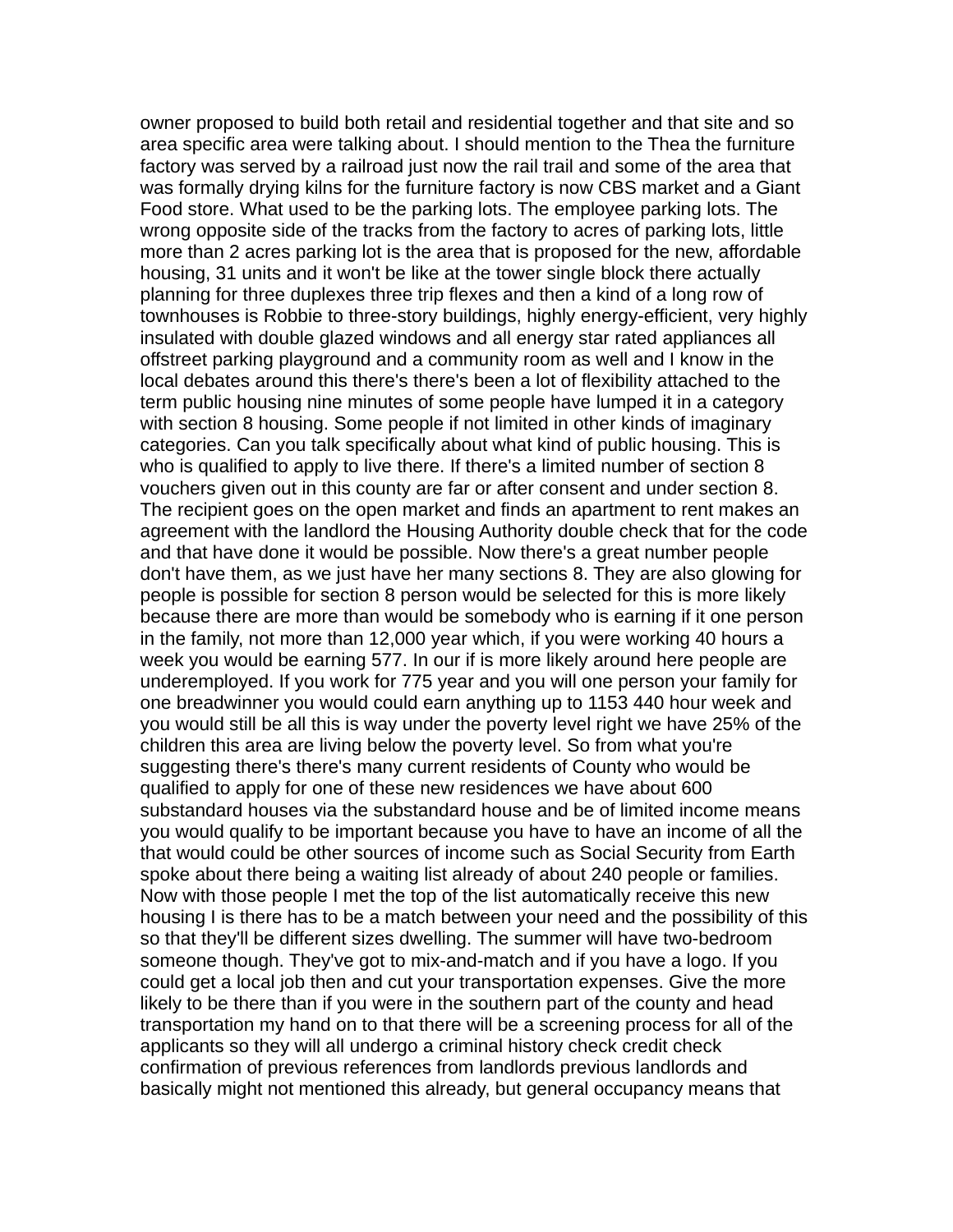the proposed workforce housing would be accepting applications from senior citizens, families, and also people with disabilities, all of those categories would have to be meet the income guidelines that Judy mentioned, and men. They would have to show that they have the income to pay the rent now to someone listening to me, this may sort of thing like a no-brainer to build this kind of housing, especially since the county in fact got the grant to do it, but the local debate as anyone who's been following it understand surrounding the site construction rapidly grew quite heated. I am wondering if if if you can each talk a bit about how opposition to the project emerged in the ways in which it was expressed. I'm not sure why anybody said that was opposed. I first learned about it, those a letter to the editor of the daily item of those again. That was just filled with lots of errors and I do this because I had visited the prototype house. I had gone to the meetings of the County comprehensive plan. I had gone to Meridian corporations versus the explanations of the community where everybody ended all these equations for community comments made and they were a lot of misinformation and I know where this misinformation without certainly one in the comprehensive working from home yesterday and I have both the reading and excellent book called public housing, myths, and this country for many years now. There's been kind of widespread distrust of public housing was of during the Nixon administration. There was a mental moratorium put, construction of new public housing and pretty much the programs that we have now, don't put a lot of emphasis on actually building a publicly owned building just because they sit difficult thing to do politically for the kinds reasons that were starting to to see emerge here on. Interestingly, the high school on the witches just a stones throw from this proposed workforce housing is is going have to be sold and repurposed because of building a new high school and there's a proposal to build a row of townhouses there on what is currently the school grounds. That's not controversial its people say it's the density is a problem what's people really have a problem with is their perception of who will be living there and what sort of people. Those are and what their impact be on the community so fears about crime fears about impacts to the to the school district somehow causing the school district to decline precipitously on having negative impacts on other people's property values near and far from where this would be located and there are things you can point to point out if that is not really the case. We have, as I mentioned five other public housing complexes and in encountering the been here for good. While one of there's a private in the nonpublic there some private ones as well. Wendell recently on the Walmart one was built around 2000 right here near the University campus. Those have not cause any of the these spheres to come to pass. People talk about have one of the best school districts in the state that 25% of students qualify for the school lunch program so were talking about Justice Mall addition to something that's all ready here. So what, in your sense each of your senses. What why this site. My wise at this particular project that has provoked such a high level of diatribe. I think it is just a whole lot of this perception. If you live out of it is both attentive if one of the upscale residential areas on a cul-de-sac in probably haven't traveled through the rural Avenue and Oak Alley, and of these places and you probably just don't know that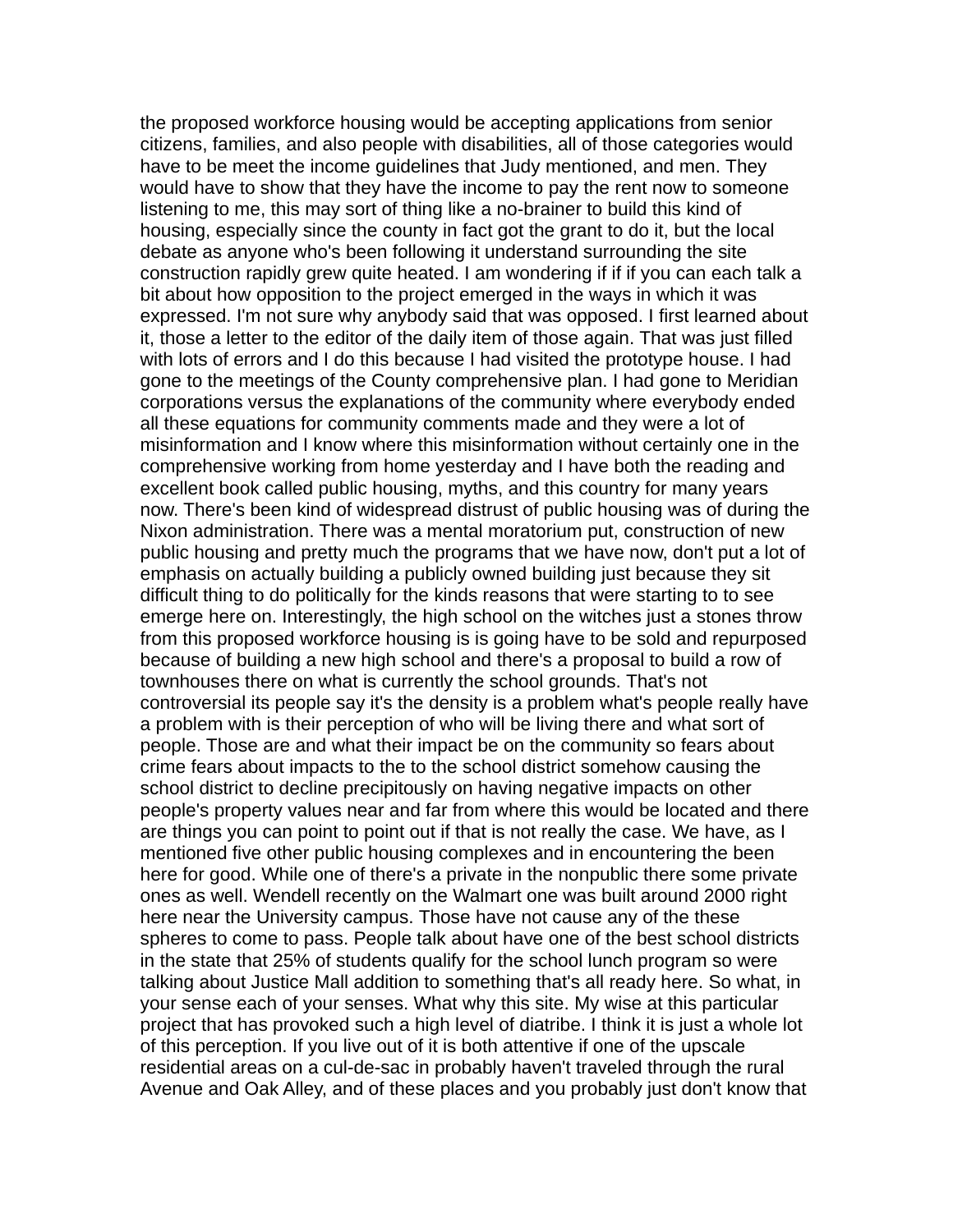this is part of his provoked object to vacuum anything that you have a kind of evil in the aware of your privileged lifestyle and I think that's what started as less of course there is some unspoken economic word and you will have to talk to conservatives because I see it as opportunity other people thought as a place for fear of so that particular place and not very familiar with it. It is between my house and the library. I have the farmers market my house and where I get my haircut so I've traveled up and down it or many many years and it is empty parking lots. A lot of the worker housing is now been 10 years of workers of unemployment of adjacent fence of the those houses are falling down one of the nice things is with the potential for employment shopping center and new solid housing adjacent their local residents there who are very much in favor of improving, they are putting together the resources to improve their houses and I've gotten really have is that there the couple houses that really good stuff quite solidly and effectively. As a result of the that is scary for people who don't go up and down the streets all the ash under that to the couple of other factors. One is the growth of the conservative movement in an area starting after I think the Obama's collection and spent gathering strength. I think we are by year, so there is a is a bit existing organized group of people that in this this issue was was just button thing for them and they were they were already organizing they they jumped on it and not in a very, actually effective way to get you would say attending public meetings and making freedom of information act request from the Housing Authority and using electronic means, and even a going door-to-door in order to communicate and get their message out knife and circulated petition all those things but I think another important factor here is where this is located in the conservatives themselves have kind of hinted at this no said this just is not the right place for something like this. It should be somewhere else and they don't say exactly where else should be. But as I mentioned, there are already five public housing complexes and other parts of the county, with additional private ones in other places, and those of not generated controversy. This is partly pushing people's buttons because it's located close to the core of the community which Housing Authority and I see their point feels better great asset. They should be looking to place people near the core, the community, because that means. Maybe they can walk to their job. Their kids can a walk to school. Maybe if they go to Lynn town Elementary or the Eichorn middle school, they could easily walk across the where the park is the pool the grocery shopping have to have in the car. The giant supermarket be right maximum rail trail be right next seven so and Judy mentioned that the school of nursing and also a lot of other public services are within walking distance of that site and also because of history. As I mentioned maybe Housing Authority thought it made sense in that respect to its blue-collar neighborhood was right next to the furniture factory, and is a blighted area now so you would think people might perceive that as it is, appropriate win-win time situation hasn't come hasn't turned out that way, which is unfortunate and numb. I don't know if there's anything that can be said now would really seriously change people's mind, and it seems like people are pretty established entrenched in their positions on us and think it's interesting that the people who live closest to the proposed site are definitely in favor of the low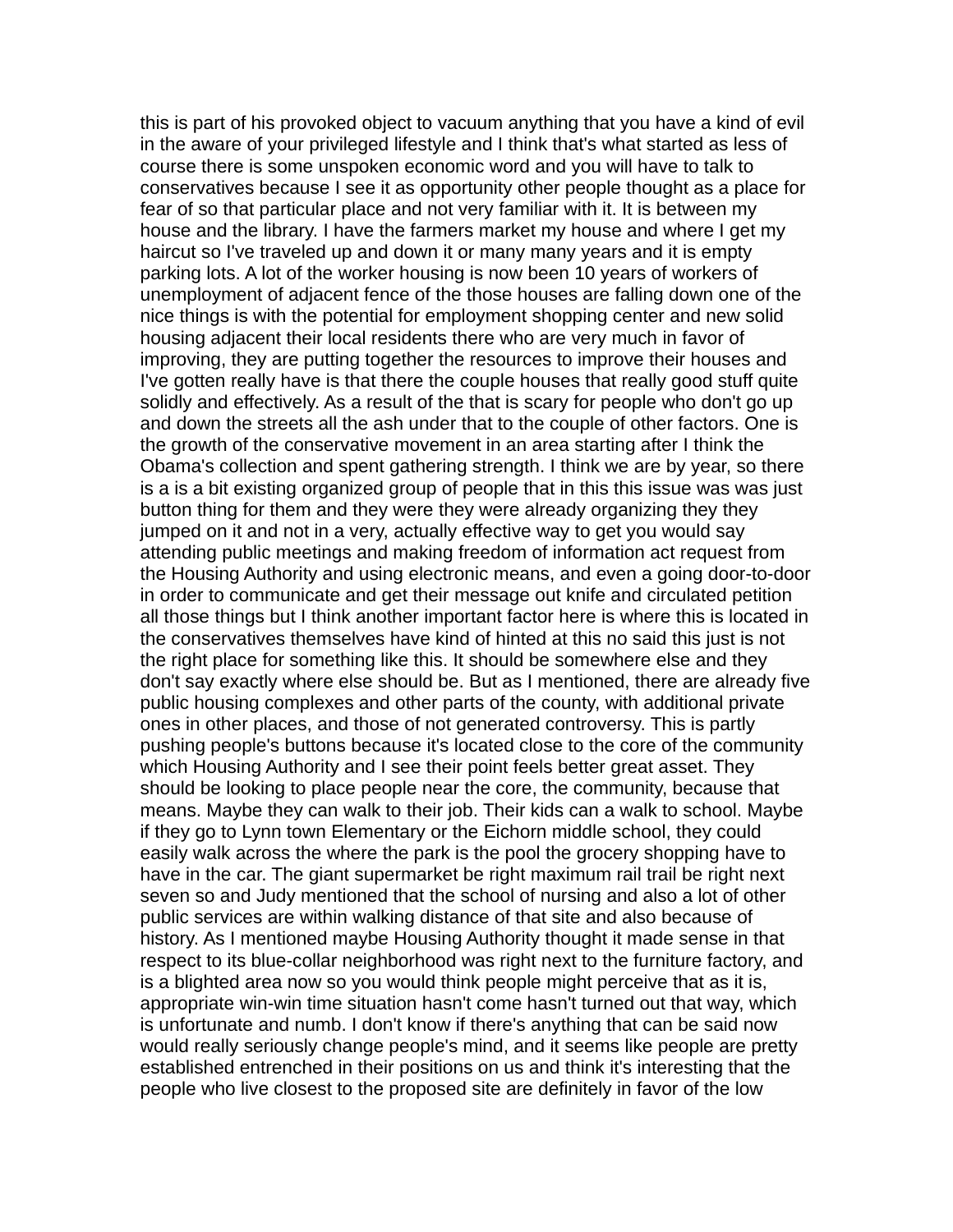income housing be there and is people who live much further away who are opposed to it for another great live. Make no sense to me and other selfcontradictory prisons that they will in situ Joe want to put low income people adjacent to one another. You want to make sure they're spread out scatter scatter there another already scattered to the county so the only place scattered Izzy's public conscious thought. As Elizabeth says that in a different conservatives as owner, we would never be able to sell the upscale houses. If there was a hospital by Housing Authority or Habitat for Humanity. So you have both of those and you have arguments like overwhelmed the police force. The police forces buying and nobody else's traffic problems of the very few things that have been in the newspaper been a problem. Eventually one of the holy city is in a suburban neighborhood. Then they'll say oh what low income housing has more children. In fact, low income housing has fewer children per dwelling than suburban housing objective or union County and I ejected for Lewisburg fees Buffalo doesn't have those statistics at those of the issue. Then there was, well, it's going to generate this not generate enough taxes. It would be better to put students in the low income people in the empty of formerly occupied by the student downtown, but it would generate more tax income. If you had more dwelling. These are staffing dwellings develop the students in the form of housing downtown, so if the tape the arguments are internally inconsistent and itsometimes the conservatives will say the public officials are misleading the public. Just because you confuse that somebody is misleading may be that the problem is on your side and you haven't done your diligence in learning where you listening to but not occupied here on 90.5 WPB you were talking about housing questions here in Lewisburg in Union County. More generally have Judith Keeler as well as Jim Buchan studio with me. For those of you listening out there who may wish to ask my guess, a question, please call in 570-577- 3489 so I like to push this conversation a little bit further into ask about. I opposition to public housing in a historical sense, so the United States is had a very high contentious and and quite racist. I history regarding the building of public housing. A particular the post World War II. When the government really began to invest in these kinds of facilities and in fact many white communities. I particularly in heavily concentrated urban areas actively and violently resisted the construction of any public housing facilities in their own neighborhoods. I'm thinking particular places and in Detroit, most particularly, but in at the these are been contentious almost everywhere that they've been built and ending the beginning decades following World War II the arguments that opponents to public housing made were often very frankly racialized night I but then really moving through the 1970s when this country embraced an idea of itself is being very colorblind argument shifted and so it became more about him in public housing residents. Not fitting in to the culture of a particular location or people any people being welcome, so long as they could pay for their housing. These kinds of more meritocratic arguments about people deserving to live in particular kinds of places and so I'm wondering in the kinds of opposition arguments that have been put out into the public sphere. To what extent do either of you see there being I racialized fears embedded within IDs arguments. Well yes, those sorts of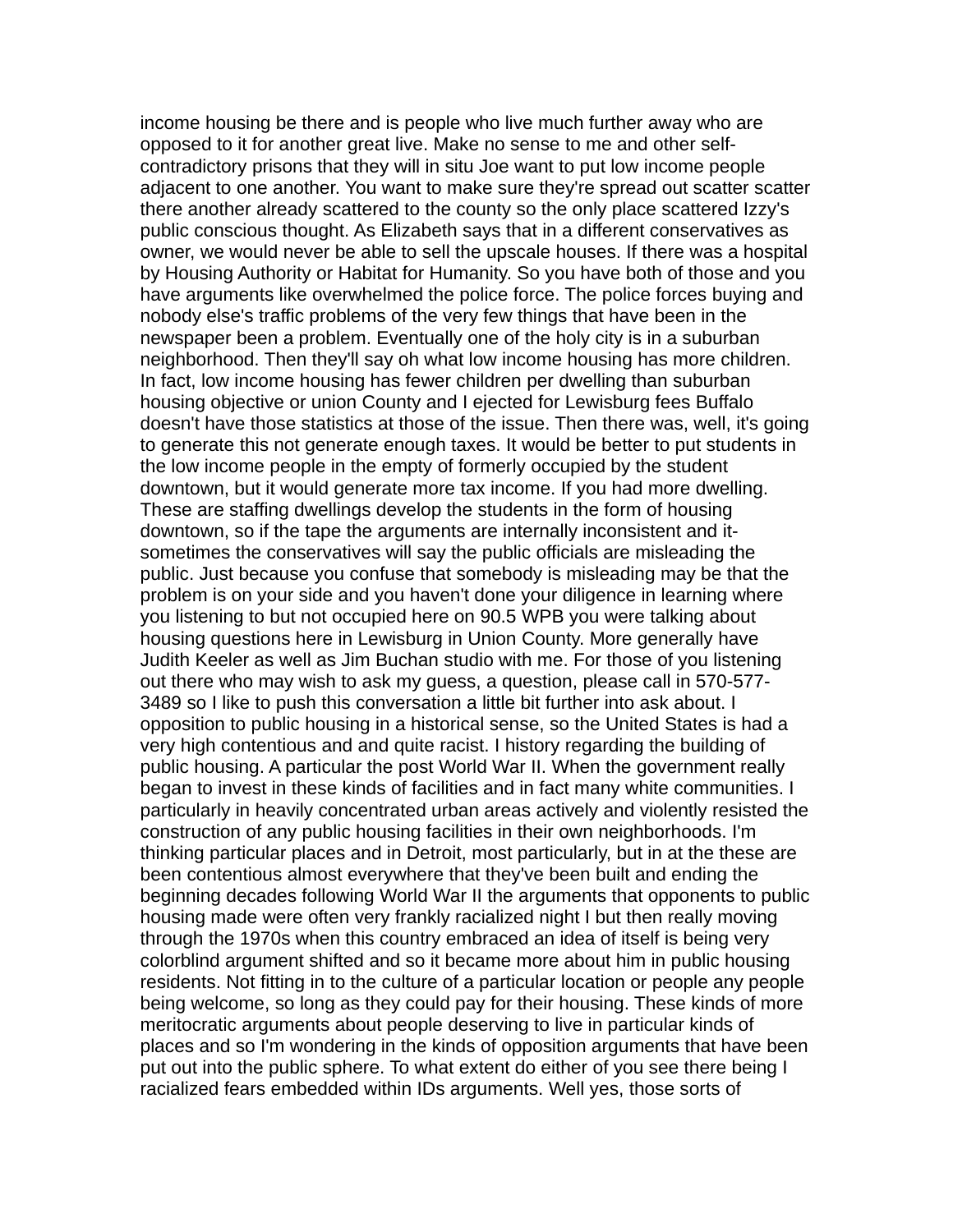comments have been made and I was furious with the editors of the daily item after a public meeting in July, which showed one of the opponents expressly linked his fears about who would be living workforce housing in Union County 31 units to the to the Watts riots to the Cabrini Green complex and Chicago to the killing of a police officer in the Bedford Stuyvesant neighborhood of New York City, and the paper even though many other things were set at that meeting took those comments and went and found historical pictures for each one of them, all involving a something to do with people of color. Opposing authority in represented by white police officers up with four of those pictures above the phone on the front page. The next day which I thought was really insight into racial hatred. I'm so ashamed to see that covered that way in the newspaper. Since then there's been my have detected a kind of moderation, steering away from the explicitly racial arguments on the part of the opponents when they speak it, public meetings and they have also in furnace now expressed concerns for the prospective residents of those of this place that would be too much traffic. There are so children there would be too close to the street and numb and things of that nature. On the other hand, on their on their Facebook page where anybody can post any comments that they want still see people making the references, the amount 52. Like those people Philadelphia people or nonschool lines where there is a drug rehabilitation center pay population from many of the cities then relocated in to lose corporative really changed some of the character just fine, but people were not accustomed to people who just rolled up and down the streets. Most of the day not doing anything yet not doing any harm but is there very different from who's living in the county and as I love that the people who were hose I don't think very many of them had ever experienced with an urban situation that I have two granddaughters of invisible New York City and there are more aware of racial diversity and making friends everywhere then people who have the experience you don't know and how did you each get involved with this battle. Well, maybe it goes back of a few years for both of us because Judy and I were both very involved in the union County comprehensive planning. Okay process and that is another partial answer to your question of why such a complexes. This would be cited. There was a furniture factory used to be the comprehensive plan. One of the key concepts behind it was to try and contain sprawl to preserve open space is particularly agricultural land in Union County, rather than having McMansions brought out all over the landscape, the concept was to try and channel growth into what they called designated growth areas, and a few look at the map of where those designated gross growth areas either close to existing population centers one of which is obviously Lewisburg's Buffalo Township area and so here opens up 42 acres very close to the center of town is never going to happen again in our lifetimes, and so a lot of thought in the comprehensive planning process went into well, what should the pen house former factory become housing. How should we handle that from a land-use planning standpoint and the recommendation which was followed by the East Buffalo Township supervisors, of which I was one of the time was to create a new zoning ordinance that would allow a mixture of uses both on commercial and less residential and other uses, churches, government buildings, even the light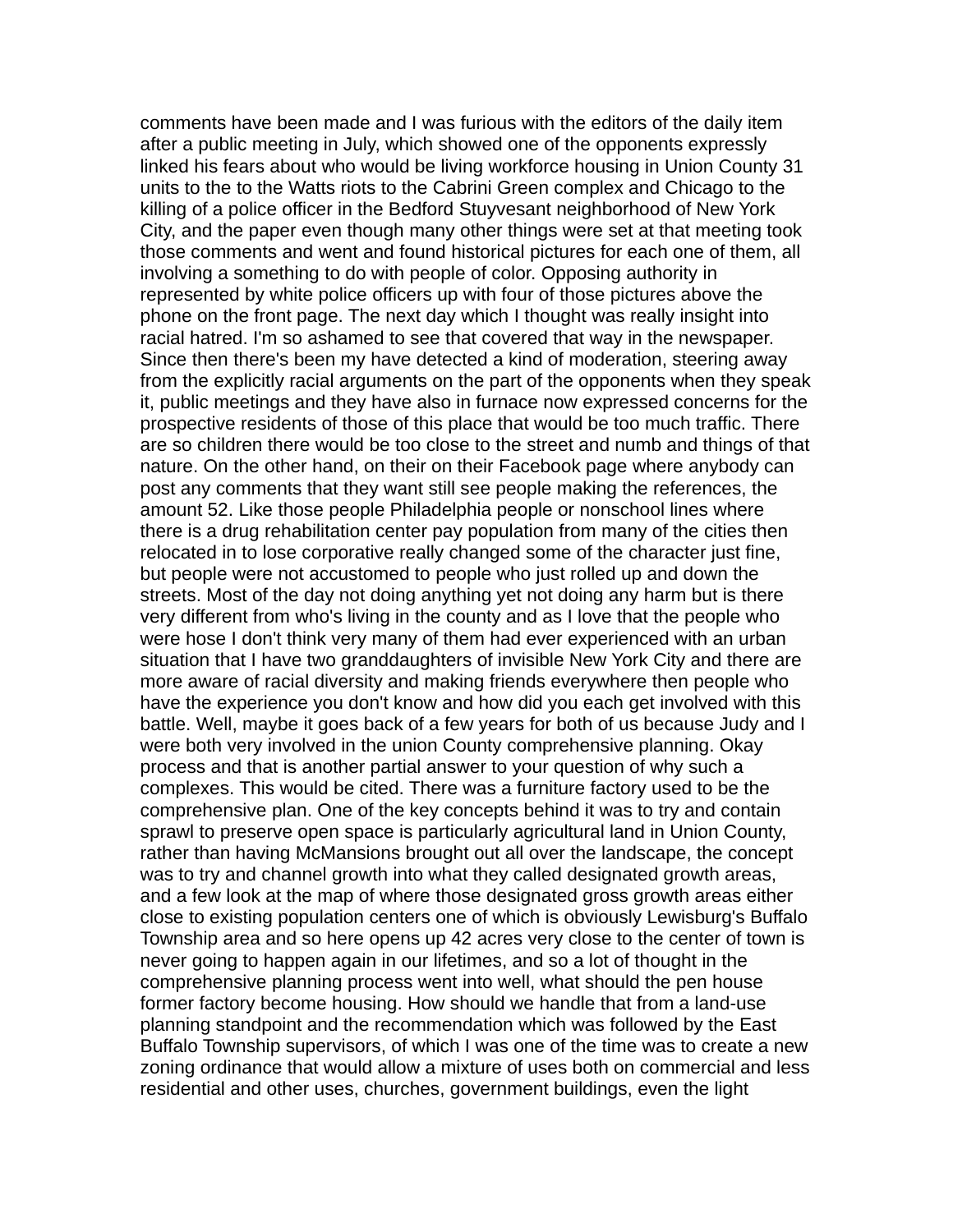industrial recreational altogether and sidebar on this for most of its history zoning has been about keeping different uses. Apart from each other so you know you would have a residential district, and you have a commercial district and you could drive or walk between those things, I guess, but separate those uses. What was with a land-use planning like that you wouldn't you would never get anything like downtown Lewisburg, which is a mixture of uses of the idealistic to the sky look at a the past and in the old days that things worked out pretty good and have land-use planning, but look at the nice character of something like downtown Lewisburg and comes is not gonna look like downtown Lewisburg, but not concept of a mixture of uses residential, commercial, retail, recreational, etc. the that's that's what was discussed that the public was in favor of the developer was in favor of that on and in addition that the residential could be of a fairly high density, which is not something that has been that I was a supervisor for six years and was never any high resident, high density residential unconstructive during the time-lapse supervisor. I think as far as low income housing to those probably about two units that were developed during those six years, so it's something that it is part of the housing market if you will. Buffalo Township residents hadn't really seen happening near them and in the recent past, and numb, but seemed to me and it still seems that way that the former furniture factory site would be appropriate for that because people already live at higher densities there already hasn't cut blue-collar character to it and we mentioned numerous other advantages of the site not initially developed, love, love the conservatives have an image of the idealized is the great Greenlawn new suburban house, but so you could see that they were not coming from where housing is desirable. Its compact and I think they were thinking more of 1980s incentive the demographic trends that are happening now. Right now, 40% of all women over 50 are single and older single woman is not looking for a four bedroom house on the head of this is looking for minimal outside upkeep and modest the upkeep of the inside to Lewisburg attracts many retirees whose student who are empty-nesters. They're looking for something small and easy to care for. Lewisburg has a lot of young managers or faculty staff coming in. They are not looking for the large house in the suburbs and there's this demographic. The largest growing demographic unit is the three Herder three generational family we so three or four adults are working and sharing the childcare for the younger ones. Those folks that might be where the big houses need to look to market. How could those be made into three generational houses. The that's where things need to move. We also have of this surplus of housing that is downtown. I see that as a two-year. This is sort out what I recall, a market correction for all perspective. The others units where the students are still living also along I kept track they weren't almost no for rent or for sale houses up all summer sunlight about 15 August with signs again so nobody was even try to love them for that. The summertime, you can learn from real estate heads that the houses that are still up for sale generated between 48,060 \$2000 last year. Those were exacted but actually student a for those those are going to be hard to sell when the prices drop off is that it will. There will be young families. Goodbye them but in the sweat equity and that they'll show up in another way. Again the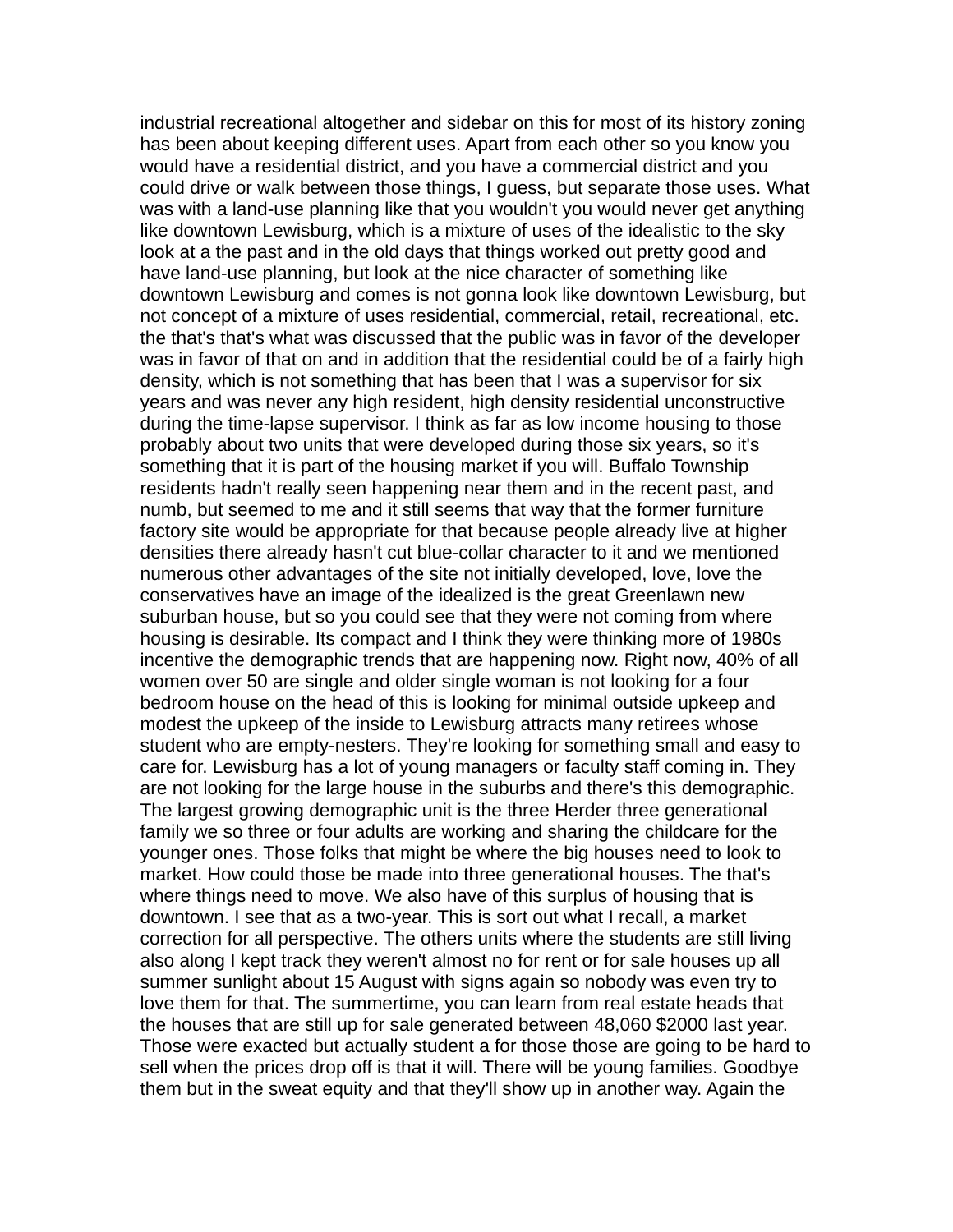high quality student housing has been rented is the question. And if you have a section 8 voucher. You must have a review live in a very solid house so the houses that are left over are not a fire in many cases not standard. Some are just too big into pricing for the market. Some are have revelations that make them not not a good, but a maybe visible bill that maybe there's a group of students who would like to take loans and buys big houses convert them together and create a great neighborhood. The Roseburg has a neighborhood Corporation and they actually call the landlords together last spring to say we've heard complaints for how would you like to address the situation. Complaints and what Sam thinks that houses will be empty and not yes until our Wrentham, the Vino market for the eye understand it, the landlords were not interested in forming any kind of organization to 15 to solve the problem of working together. They're accustomed to working in competition with one another and to and so this became very handy for them for no there's another generation people coming along and perhaps they give to figure out what to do in some kind of socialism, right in a minute think they the central issue is that there's a buck. Ellis is reducing the number of students were allowed to live off campus right which of course is why all of these houses are suddenly up up for rent and wondering if if I can ask you to indent Judy you open this conversation really really well for us is, is there a relationship that you see between the vacancies in all of these downtown houses, which used to be filled with students and how and you know that their local conversation around the workforce housing site get is there a relationship that critically opponents are setting up between these two things are they being treated his face separate issues. I heard no one say the same people involved so that the very same individuals are speaking who are involved in the housing market are the ones who were opposed icy, but they have never said anything like that. There will they are suffered personally have they perhaps made offers to make those homes available to though income renters eyes. I understand everybody who has a section 8 vouchers already living somewhere there are only so many of them and when you think about people who are of low income there's going to be a reason for it. It's going to be the development perhaps a physical what life you got asthma injury of military injury just being old, wearing out the mental disability of some sort and thinking about when to an impoverished school district and have very little chance of education if you grew up in a family that never had anybody for advanced education. Perhaps you were born with limited comprehension. Perhaps you caring for a severely live in ill child organelle that limits your income just can't get out there and work hard with those things and these, therefore, these are people who have the extra resources to live in an old car use house you need something that is fairly straightforward and simple way to live in and not where students of work over the generations well and another thing that connects my think. And with this conversation is the sense I have that there are so students here who now fear section 8 residents being in proximity to them in that S. 6th St. 77th St. neighborhood and I managed to find the article here on the back million website from the September 3 issue that deals with this and in the headlines or grabs your attention leads to the perception that that there is now some spike and harassment of Bucknell students by some group of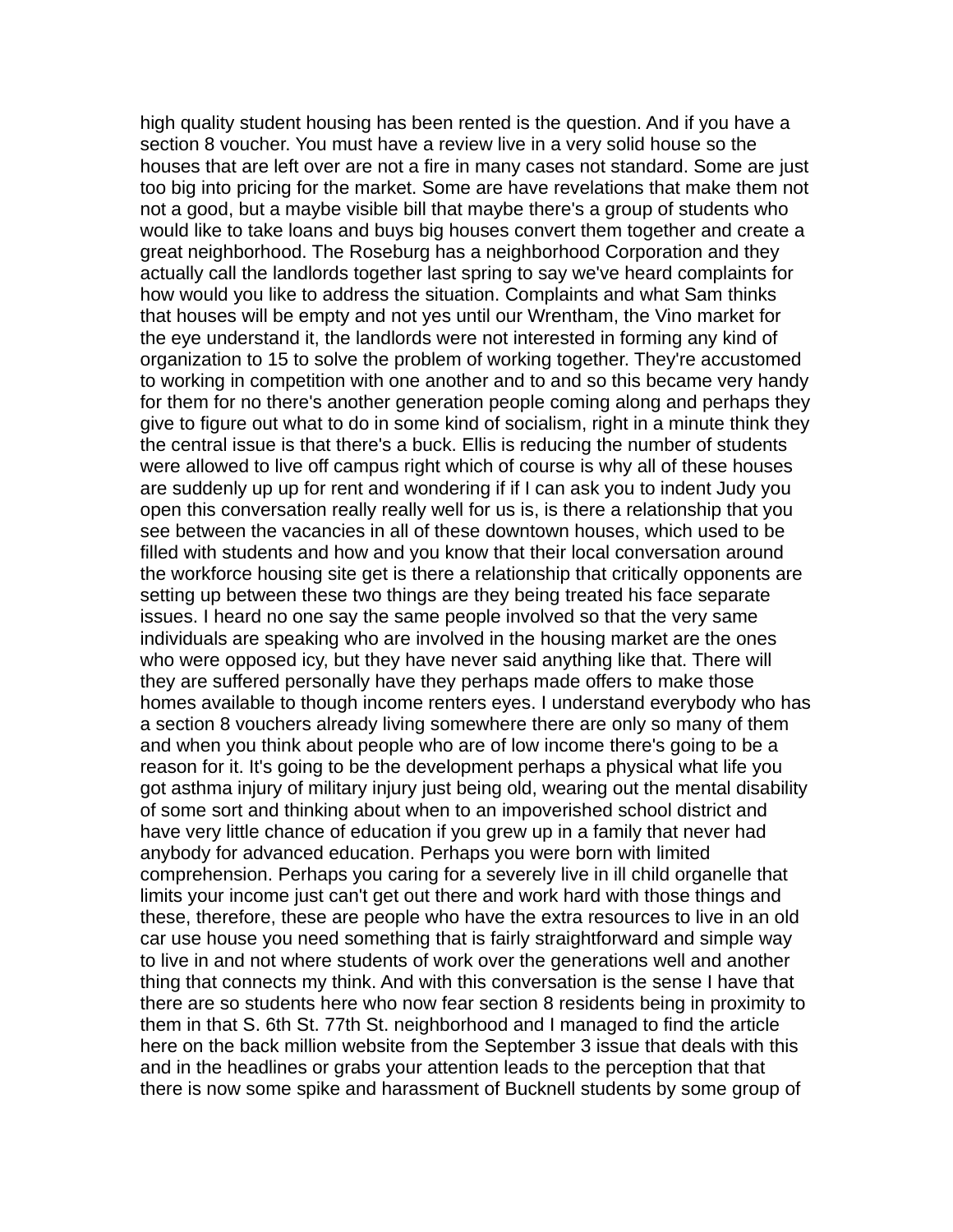outsiders that it's now present in the neighborhood. But if you read through the end of the article. Actually, nothing like that is happening so that doesn't mean there is an perception or worry or sense of anxiety related to this, and the chief of police here in the Buffalo Valley regional police said in a look at the crime is equal opportunity. It's not anymore common among section 8 people in that program and it is the population at large and forging us on the way things are perceived. So what we can do to to to change that. I don't know, but this is also another reason that some people were very unhappy when the conservatives were making suggestions like a what's not dull the workforce housing over and Commons. There's plenty of room and put those people in downtown Lewisburg associate research started to have competing not in my backyard movement is now, don't put them near the Mayor and then finally, people seem to settle just on single scattered need to be scattered someplace and and but no one ever says where they're supposed to be scattered, and it's it's almost comical really, but his just people. People want, where they can see it where they have to worry about it, wanted to go when you reference the history of public housing in the US and now I'm no expert on that so correct me if I'm wrong, but I just been reading that number. Kind reference a while ago, public housing, myths, and it was eyeopening to me to learn that when public housing was being constructed in is in good large quantities in the 40s and 50s. A lot of those that were segregated talking Philadelphia, Baltimore, Chicago other places, you know, there would be St. Louis Pruitt I go well. It had two names because one have asked for the people on the other half was for the temple and and those types of in segregated apartheid kind of housing schemes were used in a lot of cities and then we also mentioned that the kind of suburban American dream thing that we have no so that started getting underway in the in the 50s and 60s and literally because of federal policies about guaranteeing home loans only for white families and because of myth basically of collusion on the part of the real estate industry moving to suburb was not an option for people of color and and public housing change at the same time and that we hadn't originally been constructed as worker housing workforce housing. The term is being used here literally. If you were too poor, you could live in public housing. Your closeout because it was for from working lower middle-class families wasn't for the poorest of the poor and then as people moved out of the cities and another historical trend how we can references deindustrialization which have perfect examples of right here I mentioned was a furniture factory there. Now it's gone and is not the only industrial business that's this gone out of its left this area. There was the DB PBL nonwovens that was where the Walmart is now 50 p.m. yeah JVM is hardwired electronics now in the housing industry took a tumble in 2008, A manufactured home builders in this area and they they lay people off left and right cabinetmaking businesses around here close down some of them have started back up again, but others haven't. So all that is to say that not everybody can afford to live the suburban lifestyle and is Buffalo is I live in it. I live in and have a nice green lawn and two-car garage and that that's the neighborhood that I live in and I know that that's not the solution for everybody that's just to invest thus not sent economically efficient enough for someone who is on a Bucknell cell. I do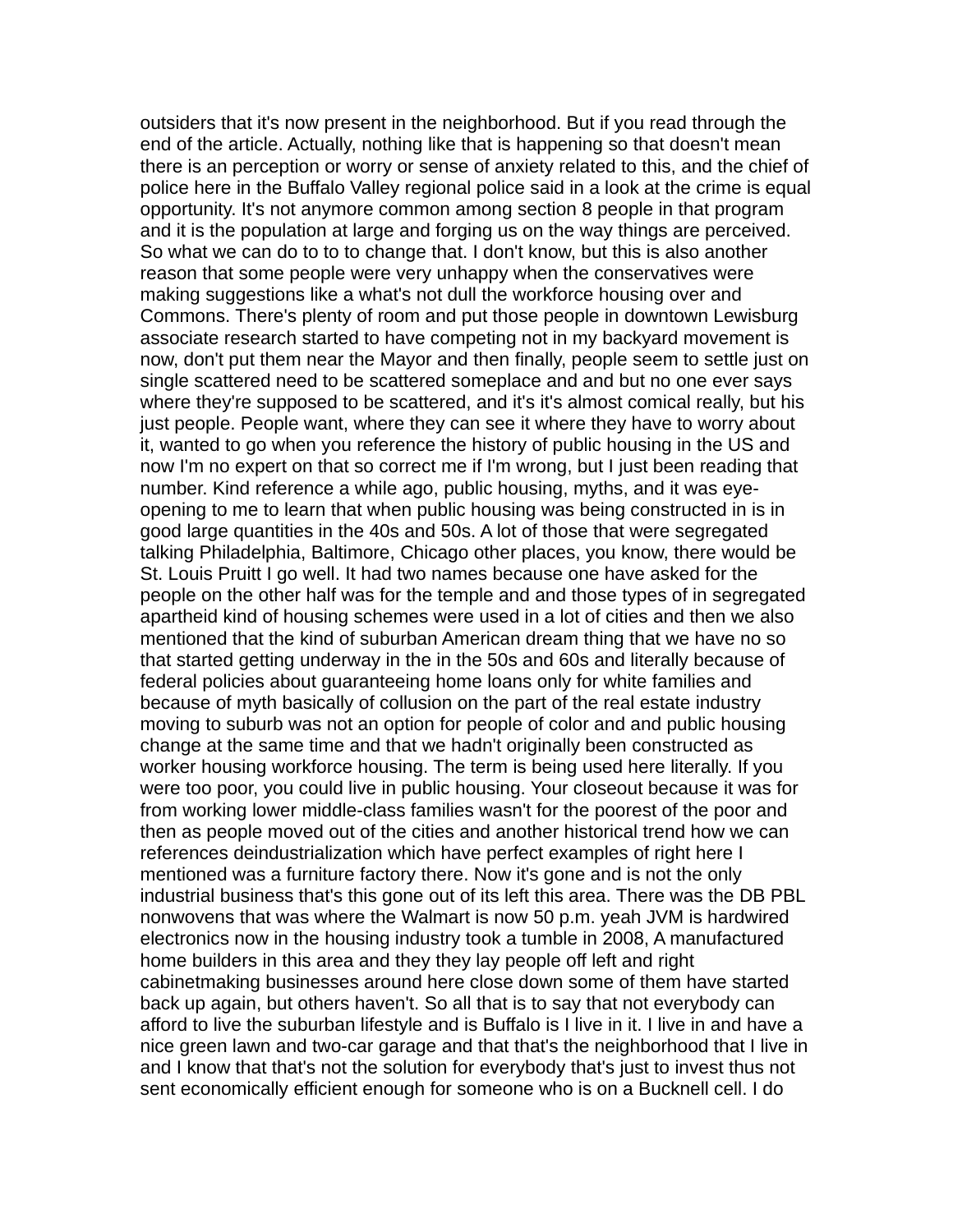have an idea for another solution, though I have a friend who's a conservative member of the conservative party in in the legislature in Australia and on the headset is housing and welfare of his best Australia jumped their minimum wage to \$14 an hour about the same as is, there is the same exactly because the conservatives were tired of having to give food vouchers, eating vouchers, housing vouchers and all. And they said, stop giving these in other words, supports to industry industry just gonna pay people enough to get everybody out of our on selected is on the market now they can. They are paid a wage begins them into a private market house. There is another solution to even talking here on but not occupied about local housing issues working to take a brief break and come back and continue our conversation. Thank you for tuning in. You are listening to buck now occupied here on 90.5 WV BU Lewisburg I have in the studio with me. I to local residents Jim Buck and Judith Keeler, both of whom have been extremely involved in the local debates around the workforce housing complex so I think we have about 10 more minutes to talk you this evening. I'd like to ask you each to bring the listeners up to speed on what the current plan is now for the site. The to have tax credits you have to have a letter from a local bank saying that there is financial support for this. This course was submitted back some years ago and we had all this recession in between the width of the West Milton bank was a bank that had signed off. They have because of a tighter economy. Now they have not been able to sell their tax credits to any other banks in the area so they withdrawn. There's a poor and those tax credits will be marketed nationwide. There are large corporations like Disney World, Bombay, by numbers of text that I feel is a little too bad the local economy didn't get the value of that but to know people tend to send their money to other places that are buying local, and the cell at the moment. The Housing Authority has his opportunity to go back to the drawing board and and has time tweaking the housing. The plans and such. Go ahead, but they are going to resubmit advanced resubmit. Yes. So in short, the there's a hiatus in this process, the Housing Authority purchased two point 2 acres of land in December or January and they still own that land and the land is still zoned to allow the type of townhouse development that they have proposed to do. They held a public meeting in July in which they brought the public at the speed they showed some sketch plans and present a lot of information into questions, many of which were hostile, not all, but there was a lot of opposition during that meeting and then they actually submitted a land development plan formally to the Township planning commission, but in we thought I was going to be discussed at the September planning commission meeting. Then they withdrew the plan may be partly because of West Milton thanks announcement that they found more able to find buyers for the tax credits so the tax credits are have not been taken away or they haven't gone anywhere. The Housing Authority still has that in their in their quiver, so to speak, and based still on the land and they can submit a new revised land development plan when when they feel the time is right when that will be I don't know. So that being said, there's no firm starting on the construction site. No, no, far from it. So squared up near silver listeners out there who may I want to get involved in in helping this process along what what would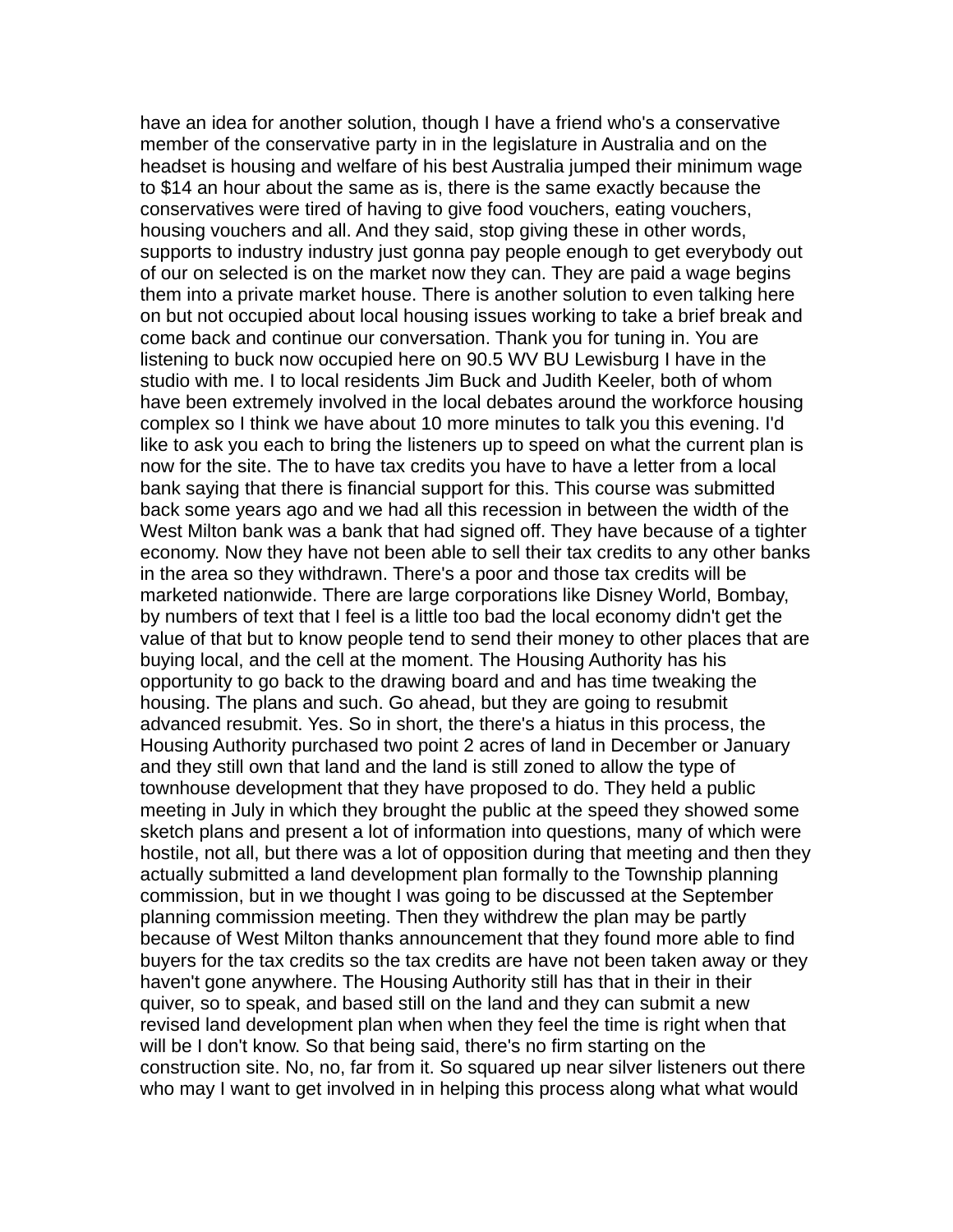you tell them to do well. I would invite them to Facebook page that I've set up, called common sense for Penn Commons. So I post there any developments in the process and interesting things I feel are related to this issue and so there there to serve the community that keeps a look at that, keep looking at the paper right letters to the editor a either in general feelings about this war in responses to specific developments or things that other people set in their letters. This would be good as any upcoming meetings know about the head of the school board. This is another of parcel and that is the high school and the one of the school board has to decide whether to sell it and there is a proposal of their five developer would like to buy or townhouses in a mixed use of the old building where you would have some even bought Dell offer from the real uses and public theater and afterschool gym facilities. Also, with coming up next. I don't know of any particular meetings you know that I would tell us support as of the studio that they ought to be out here that I really don't know when it's going to be on the agenda again it depends on the Housing Authority and what their next move is nigh, have no insight into that, coupled developments for meetings this week. Just mention the opponents of this successfully pressured the Township planning commission to recommend to supervisors that they eliminate housing entirely as a permitted use from the Penn Commons site actually a huge violation of the vision set forth in the comprehensive plan which actually by law. Townships are mandated to follow their own comprehensive plans for his with a doing land development but anyway they made that recommendation. Township supervisors then were that was used as a additional tool by opponents to pressure the Township supervisors to eliminate all housing and they didn't do that but the did come up with a thing that seems to have made opponents somewhat happy, which is a day produced the maximum number of residential units that can be built up and comments from hundred and 8244, 20% reduction. Apparently the developer is on on board with that. Some extent that's what they indicated at the meeting on Monday night. Another interesting thing then the planning commission met two nights later actually last night, and of had a subdivision plan that they were asked to consider that was a 17 acre parcel near the river south of campus. The owner wanted to divide that into five different lots that could be developed for resident for residential use and the planning commission looked over the big documents and they didn't really have any questions about it and there were half a dozen conservatives in the audience. They didn't have any questions or objections to it, even though they been the ones to say that there's a housing glut. Wages should be building anymore houses are proving any more subdivisions and planning commission. In short, recommended approval of that subdivision without controversy. While local and yeah yeah next. I'm not sure their so hated why want to thank both you for coming to Steve tonight and Sharon Junior experiencing your time with us. Thank you Denver and you know anyone out there who wants to get involved. I you go go to the common sense for Penn Commons Facebook site, and and really take that as a portal into working for affordable housing. If, thank you for having thank you again Judy decided if you're interested her hungry reached a few years. Maybe that connection you, listening here to bug you occupied here on I 90.5 WV BU